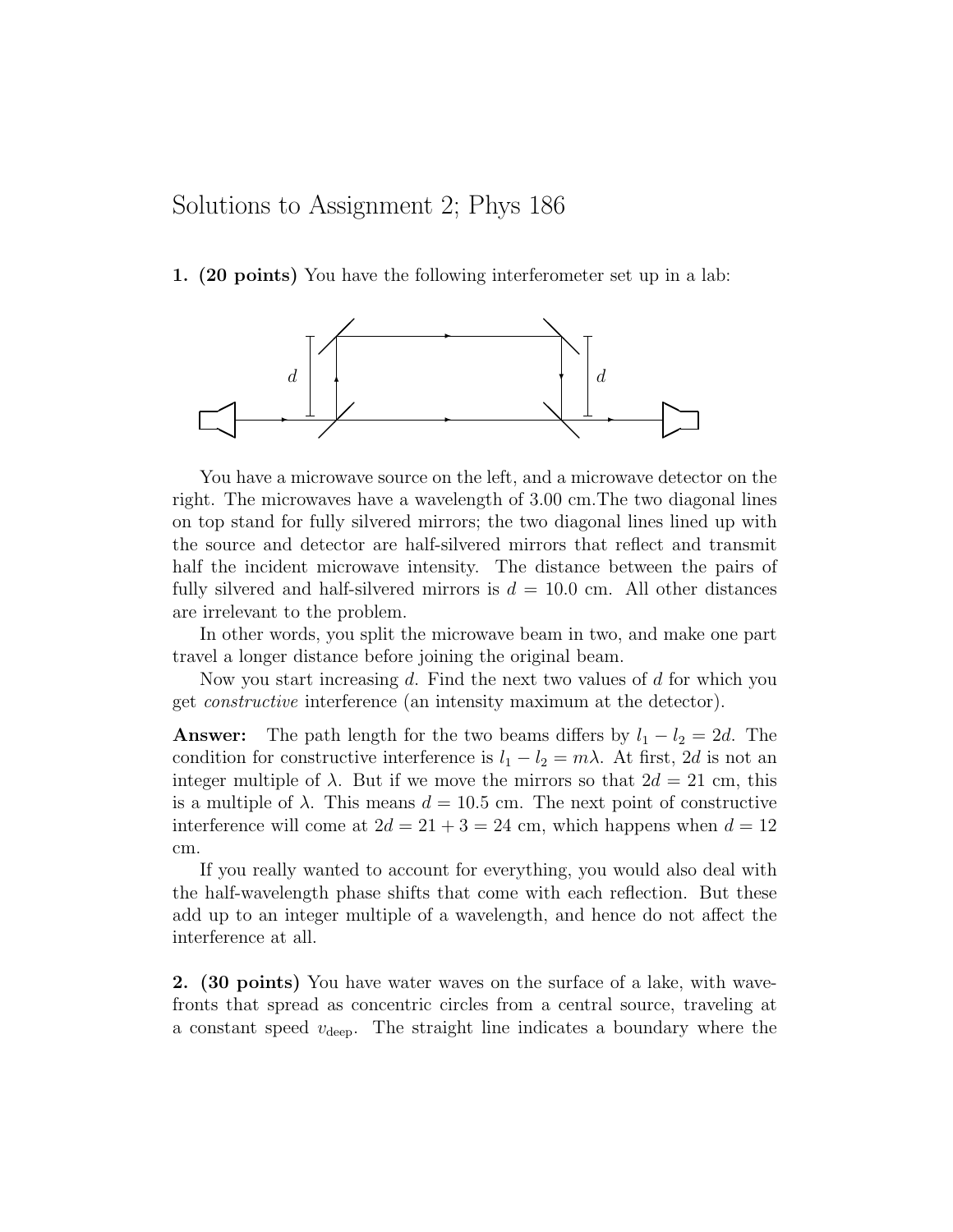lake bottom suddenly steps up, so the waves enter a shallow region where  $v_{\text{shallow}} < v_{\text{deep}}$ .

(a) Draw how the wavefronts will look in the shallow part of the lake.



(b) Briefly explain your reasoning.

Answer: In the shallow region, the frequency will remain the same, so the wavelength must become smaller. The wavefronts will extend into the shallow region without new wavefronts being created or destroyed at the interface, so each circle will have to be completed.

**3.** (50 points) You have an electric dipole arranged on the x-axis: a  $+q$ charge at  $x = +a$  and a  $-q$  charge at  $x = -a$ . The charges are connected by a rigid rod, so the distance between them never changes.

$$
\begin{array}{c}\n-q \\
\hline\n0 \\
-a \\
\end{array}
$$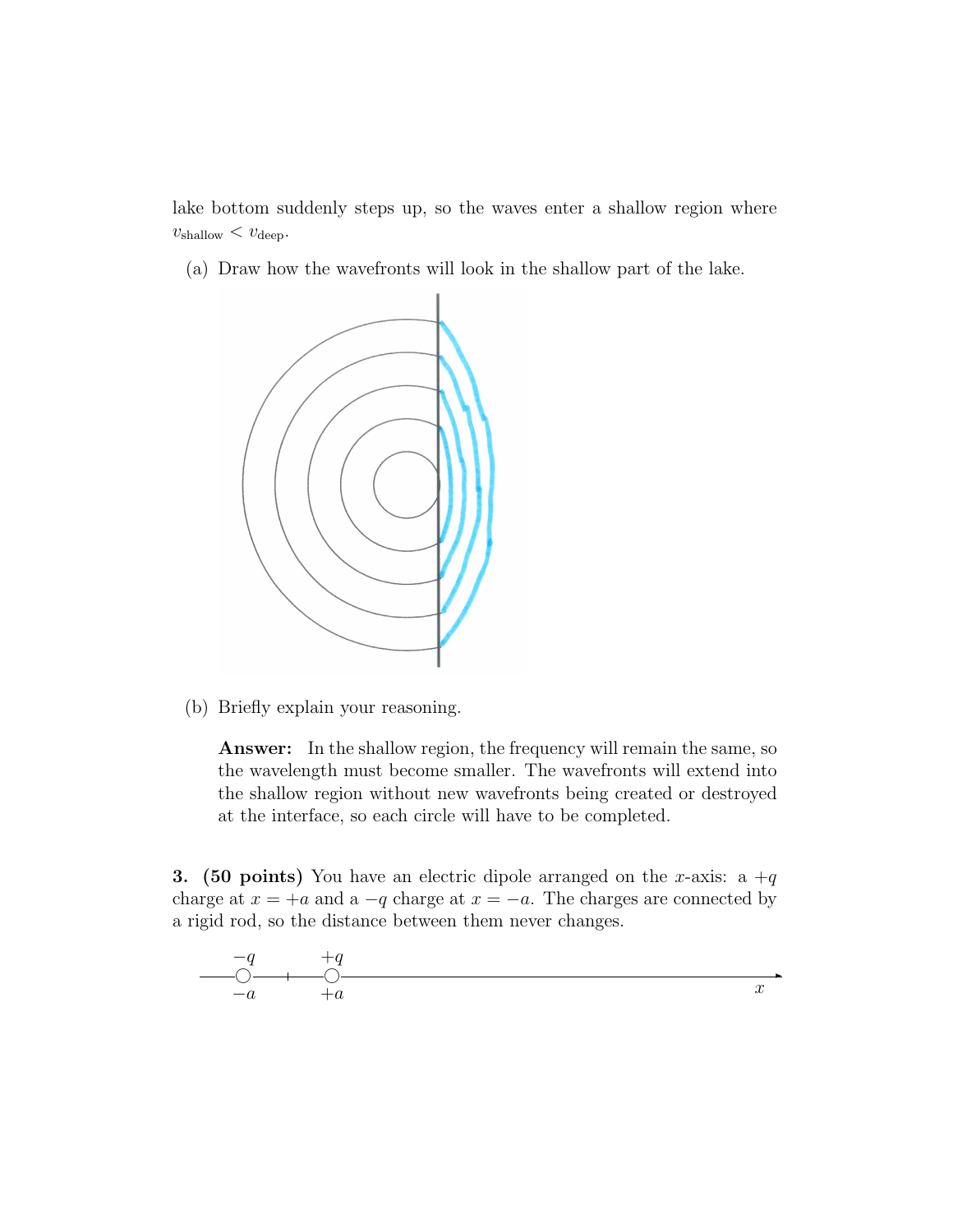(a) Calculate the electric field created by this dipole on a point on the x-axis, for  $x > a$ . Get both magnitude and direction.

Answer: At  $x > a$ , the distance to  $+q$  is  $x - a$  and the distance to  $-q$  is  $x+a$ . The magnitudes of the electric field due to the two charges are

$$
E_{+} = \frac{kq}{(x-a)^2} \qquad \qquad E_{-} = \frac{kq}{(x+a)^2}
$$

 $E_{+} > E_{-}$ , because  $+q$  is closer to points where  $x > a$ .

Note that  $\vec{E}_+$  points in the  $+x$  direction, and  $\vec{E}_-$  points in the  $-x$  direction. Both electric fields are along the x-axis, with no y component. So we can add them together without worrying about trigonometry. The total electric field is

$$
E = E_{+} - E_{-} = kq \left[ \frac{1}{(x-a)^2} - \frac{1}{(x+a)^2} \right]
$$

The direction of  $\vec{E}$  for  $x > a$  is in the  $+x$  direction.

(b) Calculate the force the first dipole exerts on another dipole further down the x-axis. Get both magnitude and direction.

$$
\begin{array}{c|cc}\n-q & +q & -q & +q \\
\hline\n0 & 0 & 0 & 0 \\
\hline\n-a & a & 7a & 9a\n\end{array}
$$

**Answer:** Use the electric field found for  $x = 7a$  and  $x = 9a$ , and multiply by the charges at those locations:

$$
F_{7a} = kq(-q) \left[ \frac{1}{(6a)^2} - \frac{1}{(8a)^2} \right] = -0.012 \frac{kq^2}{a^2}
$$

$$
F_{9a} = kq(+q) \left[ \frac{1}{(8a)^2} - \frac{1}{(10a)^2} \right] = 0.0056 \frac{kq^2}{a^2}
$$

The total force is

$$
F = -0.0064 \, \frac{kq^2}{a^2}
$$